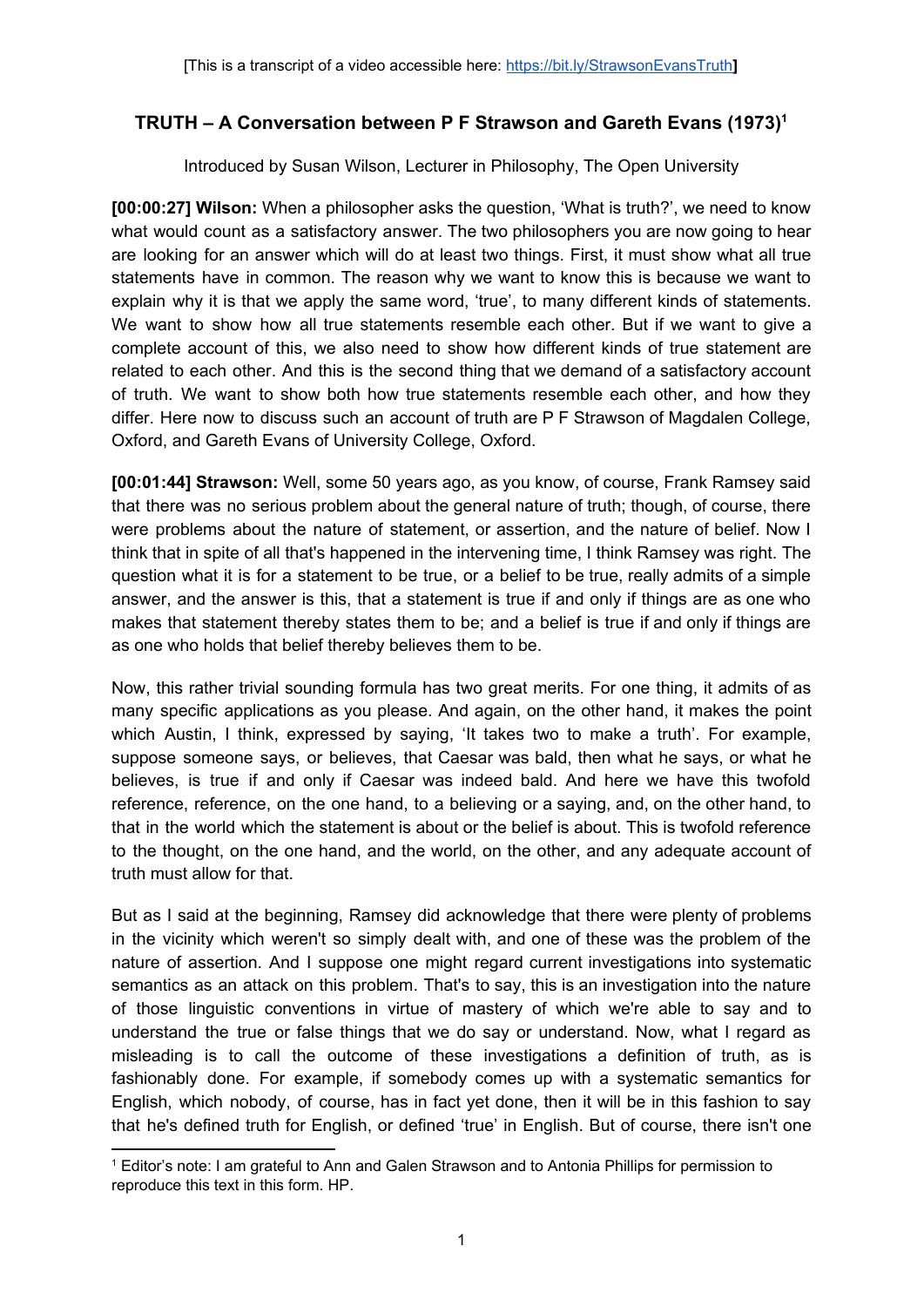concept of truth for English, another for French, and another for Swahili, and so on, there's just truth. If the semantic theorist is to be said to have defined anything, then I could be ready to say that he's defined English, rather than he's defined truth.

**[00:04:57] Evans:** Well, I think on their behalf, I would concede that. It seems to me that the concept of truth has an application across languages, it has a wider range of extension than any of the terms they define. I wonder, perhaps slightly parenthetically, I wonder whether one can't, however, get some illumination from their ideas, from a Tarskian-style treatment, by trying to identify grammatical categories which are common to many languages, such as name and predicate, conjunction, negation, and so on, and trying to define truth recursively, something along the following lines. One might say you take the basic set of sentences which will be, let us say, names coupled with predicates, and we say that such a sentence of this kind is true if the item named by the name satisfies the predicate, or the predicate applies to it.

And then, for more complicated sentences, say, a negation, a sentence which consists of another sentence with a negation sign is true just in case that other sentence is not true; and so on with conjunction, and the other devices of sentential composition. It must be said that such a general application of this idea relies upon a primitive notion of naming, as I used it, and of satisfaction of predicates, but don't you think it gives us some illumination?

**[00:06:22] Strawson:** Well, I think it's an improvement on the language-relative notion of truth, but I still think that the concept of truth has a generality, which transcends, which goes beyond this typology of statement forms, just as much as it transcends differences of language. However, I think, in my turn I might make a concessive move here, and say that that title 'theory of truth' might well be allowed to include under it this sort of investigation of general statement forms common to all languages, and their relations. Now, I think this for two reasons, first of all, it seems clear that if it were not for language and the variety of statement forms that make up all languages, if it were not for language, truth really wouldn't amount to very much; and indeed, nor would thought amount to very much. The other reason – that follows on, perhaps – is that after all we have this grand title, 'theory of truth', and it seems rather a pity to confine it to the rather insubstantial Ramseyan formula.

**[00:07:40] Evans:** Well, very well, let's look at the possibility. We both agree we want a general account of truth and let's look if this Ramsey formula, that's to say the formula, 'He said something true just in case things are as he stated them to be', doesn't in fact capture this. Now, it seems to me there is a thin interpretation of this formula, which does. We understand this idea of things being in the world as someone states them to be as a general statement which we understand from many particular instances of the following form. 'He said that snow is white and snow is white', 'He said that grass is green and grass is green', i.e., we understand that so long as there is a filling that we can put, 'He said that the P and P', in that schema and to yield a truth, things are as he stated them to be.

That seems to me what I should call a 'thin interpretation', and it does seem to me that's utterly general. But there is a more substantial interpretation, which I can call 'the realist interpretation', which puts more weight upon the idea of things in the world being in thus and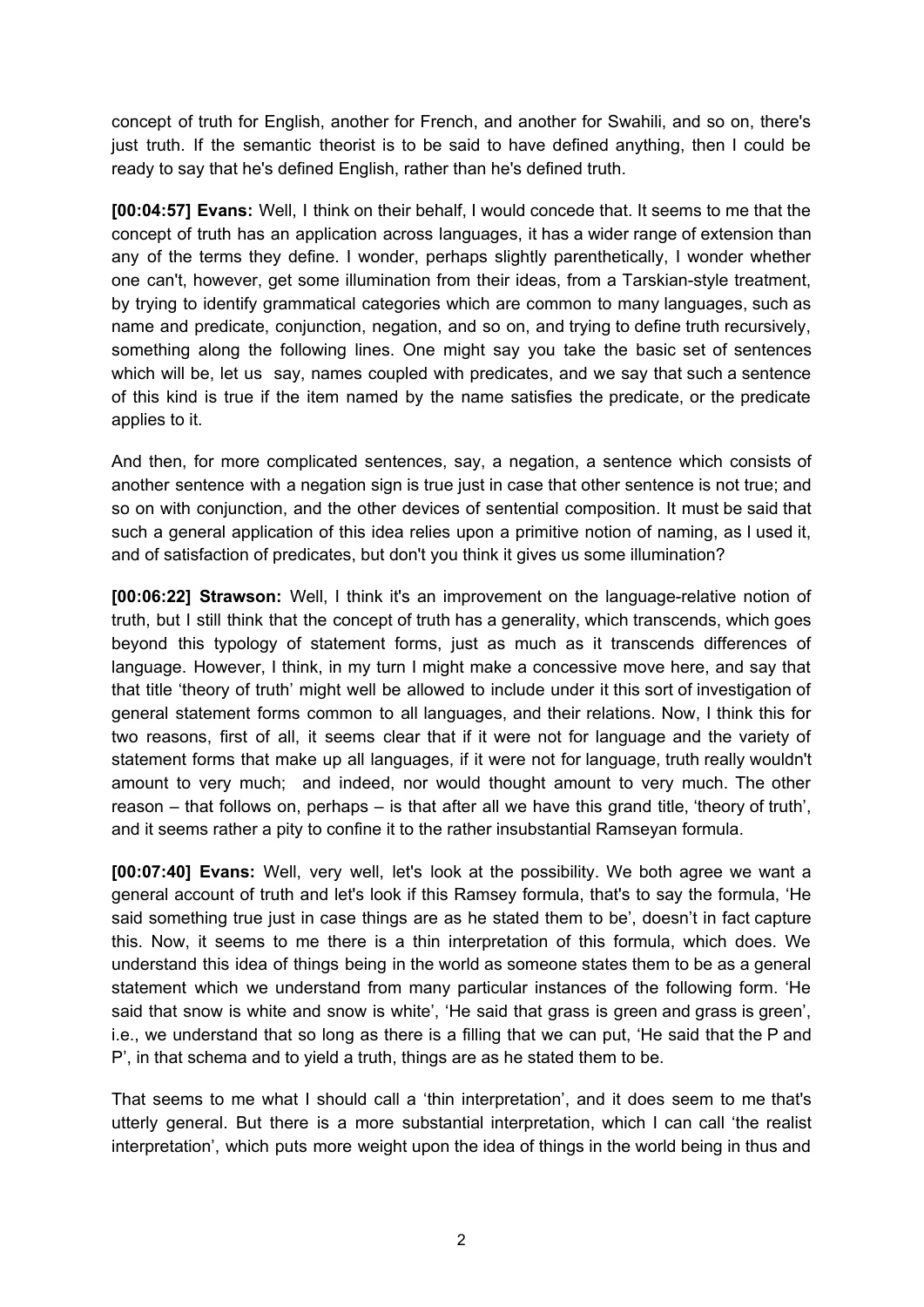such a condition. It seems that if we do put a weight on that it might not have the generality, the formula might not have the generality that it ought to have.

**[00:08:58] Strawson:** Could you say a bit more what you have in mind?

**[00:09:01] Evans:** Well, of course, this idea of things in the world being in such and such a condition is not the most perspicuous of notions. I mean, is it, one might ask, perhaps the distribution of elementary particles, and their organization and location, and so on. But, insofar as one has a grip upon the idea, it seems difficult to find things in the world which would make, say, mathematical statements true, or maybe some logical truths true. It seems that these – moral statements, too – the mathematical statements are difficult because it doesn't seem that there are things whose relations and dispositions make two and two plus four true. I mean, two plus two equals four true. In the case of say a moral statement, 'John ought to look after his mother,' it isn't that there's any lack of things. John and his mother are certainly there, but it's difficult to see in virtue of what relationship, if one takes a realistic idea of this, in virtue of what relation they must stand for the statement to be true.

**[00:10:09] Strawson:** Well, two things here. First, you raise the question about the condition of things in the world, or facts about the world, just how extensive is this, and you mentioned the relation of elementary particles. Well, I think we can construe it a little, indeed a great deal, more broadly than that. I think it might be allowed to cover facts about the disposition and relation of gross bodies, of ordinary physical bodies, facts about their sensible qualities. We have facts about people's states of mind. We have facts about social institutions and the rules that are accepted in them, or that constitute them, and the degree to which people's behavior represents compliance with these rules and failure to comply with them.

We really have an enormous range of types of fact, which fairly clearly fall under the rubric of facts about the world, or statements, or descriptions of how things are in the world, this crucial phrase. However, I must concede that though we can make this a very extensive range of facts, it's not so easy to include in it mathematical facts, as we are prone to call them, or the 'facts', if that's the right word, expressed by moral judgments.

But isn't it worth remarking that philosophers, precisely sensitive to the importance in this connection of the notion of condition of things in the world, or facts about the world, have been prone to reclassify mathematical formulae and moral judgments to refrain from calling them statements in the strict sense, true or false in the strict sense; have been inclined to reclassify them, to come to, say, moral judgments to assimilate them to imperatives, as Professor Hare notably does, and to treat mathematical formulae, logical truths, perhaps, with rules, to assimilate those to rules.

**[00:12:24] Evans:** Yes, but their propensity to do this illustrates, it seems to me, the power of this connection, between truth and things in the world having to be in such-and-such a condition. But this does seem to me an unacceptable consequence that we deprive these of appropriate bearers of truth and falsity; they're not statements. And I do put it as a virtue of this very thin interpretation, the Ramsey formula, that each of these fit. I mean, he said that two plus two equals four, and two plus two does indeed equal four. **[END OF PART 1]**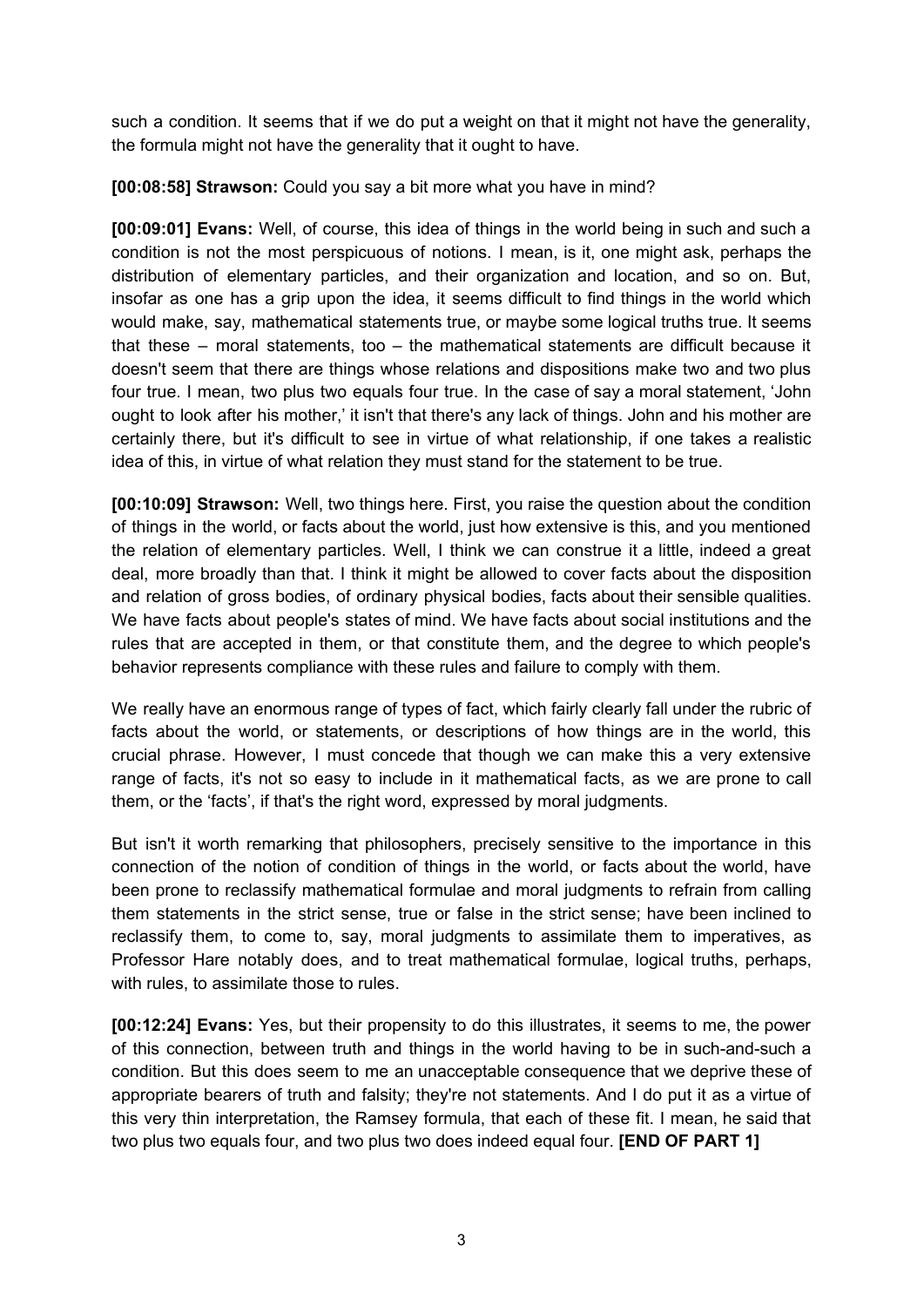**[00:00:00] Strawson:** Well, now, how about this? Couldn't one say that truth in the primary sense is as conceived in the realist interpretation, the one which puts the weight it does put on facts about the world, the way things are in the world. This is truth in the primary sense. One who says something true in this sense, says how things are in the world, and what he says is true because things are in the world as he says they are. But, what we do, and intelligibly do, is to extend the word 'true', the notion of truth, and apply it to other utterances, which play a different role in our lives from that of stating or purporting to state how things are in the world. And we do this because the acceptability of those utterances depends on the truth of other things which are true in the primary sense. There's a kind of dependence of things which we call true in this extended sense on truth in the primary sense.

**[00:01:15] Evans:** Well, I see the programme. I see the idea of this extension. But you'll have to refine it, won't you, because there are a large range of things which we judge to be acceptable on the basis of truths in the primary sense, which I don't think even you would want to call true, such things as giving advice and commands. I mean, these we do evaluate in the way you suggest.

**[00:01:39] Strawson:** That's quite right, of course. And so I put it wrongly, or insufficiently clearly, let me try again. Let's take a mathematical formula, a simple one like 'seven plus five equals twelve'. Now, it's quite clear that this doesn't state how things are in the world. More specifically, it doesn't state what the results are of certain sorts of counting operations. For example, you might count one group of sheep and another group of sheep separately, and then count all of the sheep together. And if you do so, you would characteristically come up with a certain result. Now, it's certainly true that 'seven plus five equals twelve' doesn't state what this result is.

But the fact is that counting operations of this sort, not just on sheep but on millions of types of things, do regularly and characteristically have a certain outcome. This is a fact about the world, and because of this fact about the world, mathematical formulae and formulae of that sort have a certain utility for us, which they wouldn't have if these facts didn't hold. They enable us perhaps to *calculate* how many sheep there are in a certain field. They enable us to get from one set of truths about the world to another set of truths about the world. And in this way, they enter into, are entwined with other elements in our total belief system. Simple arithmetic cannot by itself tell me how much money I have in my bank account, but it can certainly help to work out how much money I've got in my bank account.

**[00:03:29] Evans:** Simple arithmetic maybe. I can see that this account might work for it, but mathematics can get quite refined. We have propositions about the irrational numbers, about non-denumerable infinities, and say in pure logic, we have propositions such as Gödel's incompleteness theorem. It's very difficult to see how quite these can be regarded as intertwined in that way.

**[00:03:58] Strawson:** Okay, so one has to admit that mathematics develops a sort of autonomy, that it develops its own criteria of acceptability, its own procedures of proof, and so forth. But this doesn't show that the links that I want to emphasize are severed. The links are still there, they're just less direct in cases like this, because there's no very straightforward application of highly sophisticated mathematics to the way things are in the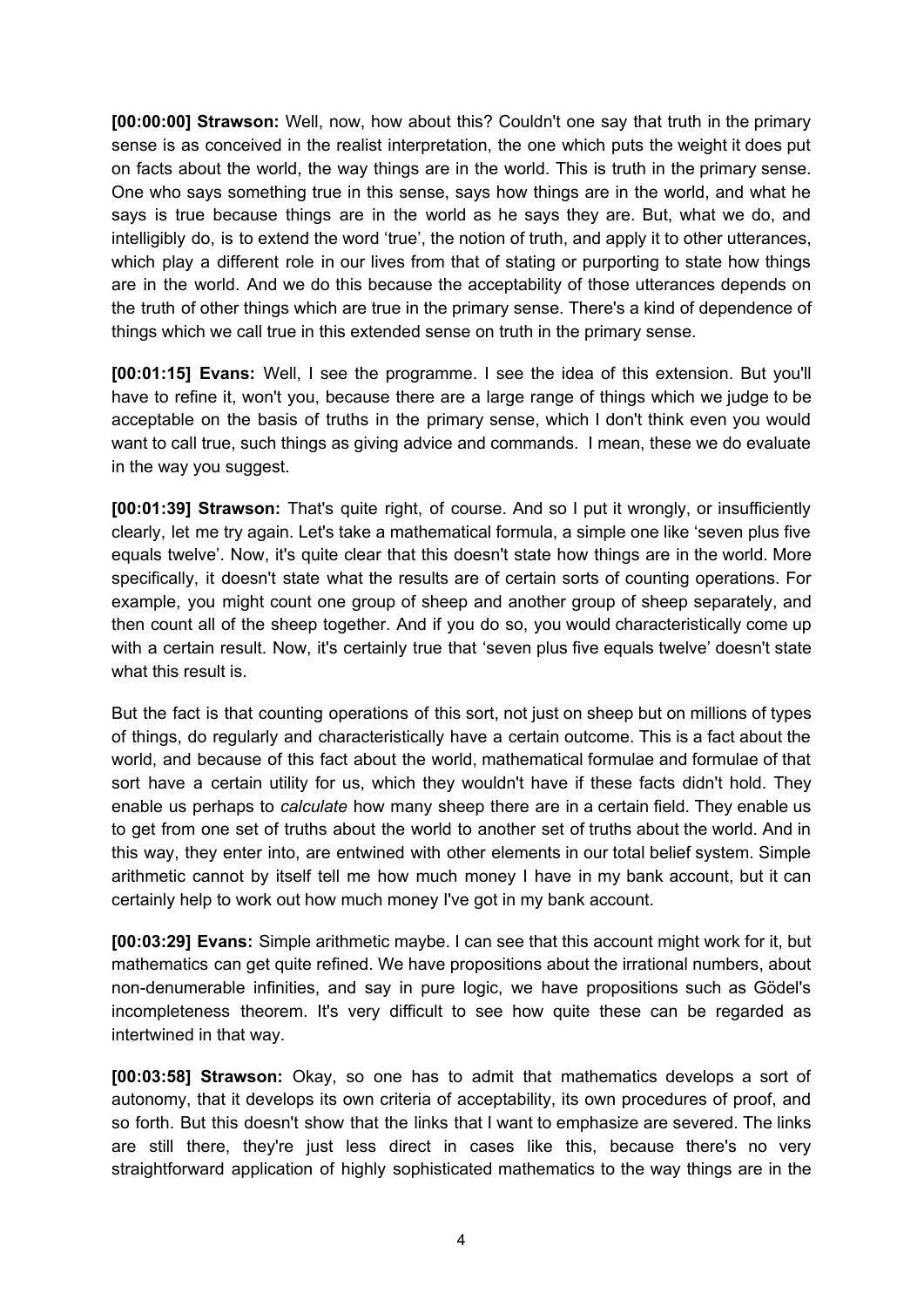world in the way I illustrated in the case of a simpler arithmetical formula, but though the links are less direct, the links are still there.

**[00:04:40] Evans:** Well, I agree again that there are these differences. I can see the difference between demarcations to be made between fact-stating discourse in some primitive and prior sense and the mathematical discoveries. And not only do I see that these would be distinguished, I can see an order of development. I can see the order indeed you see. But it doesn't seem to me that the account of truth, the theory of truth, is the place to reflect these differences. It seems to me that we want an undifferentiated concept really. You remember you wanted – and you charged Tarski and others are systematic semanticists – you wanted an undifferentiated concept of truth, which applied, on the one hand, across languages and within a language across different statement *forms*. Well, I want an undifferentiated notion of truth which applies across different statement *contents.*

**[00:05:41] Strawson:** I see, but notice what happens, or what can happen, when somebody is devoted to your undifferentiated concept of truth. For example, instead of being prepared to accept my primary truth and secondary extensions, for example, in mathematics, what typically happens for somebody wedded to the notion of undifferentiated truth is that he, as it were, extends his notion of the world to keep pace with the undifferentiated notion of truth. Thus, he tends to invent or imagine a realm of timeless, perfect, immutable mathematical objects, the relations between which are reflected or mirrored in the truths of mathematics. What you get is in fact a Platonism in mathematics, an extension of the world to run along with mathematical truth. And indeed, you'll get the same sort of thing, though we haven't talked about this, in morality.

**[00:06:48] Evans:** You mean the sort of non-natural qualities that Moore talks about.

**[00:06:51] Strawson:** Non-natural qualities, exactly.

**[00:06:53] Evans:** But, of course, the undifferentiated notion of truth leads to these excesses – and I agree with you that they are excesses – only if it's a realist one. It seems to me that's one of the great merits of the thin interpretation that I have given of the Ramsey formula, that we can have an undifferentiated notion of truth, which doesn't have this consequence. We don't need objects whose states and relations [that statements are] true in virtue of.

**[00:07:21] Strawson:** I see, you wish to cling to the undifferentiated version of truth but reject any extensions of the realist picture that goes along with it?

**[00:07:29] Evans:** Exactly, yes.

**[00:07:31] Strawson:** Yes, well, now, let's see. There are two things it seems to me that we can agree about. First of all, we can agree about the coverage of the expression 'true' and of the notion of truth. That's to say, we can agree a word is used and correctly used not only of the honest to goodness empirical truths which reflect the way things are in the world, but it also has this further extension to cover mathematics, moral judgments, logic, and so forth. That we can agree on. And it seems to me there's something else that we ought, at any rate,